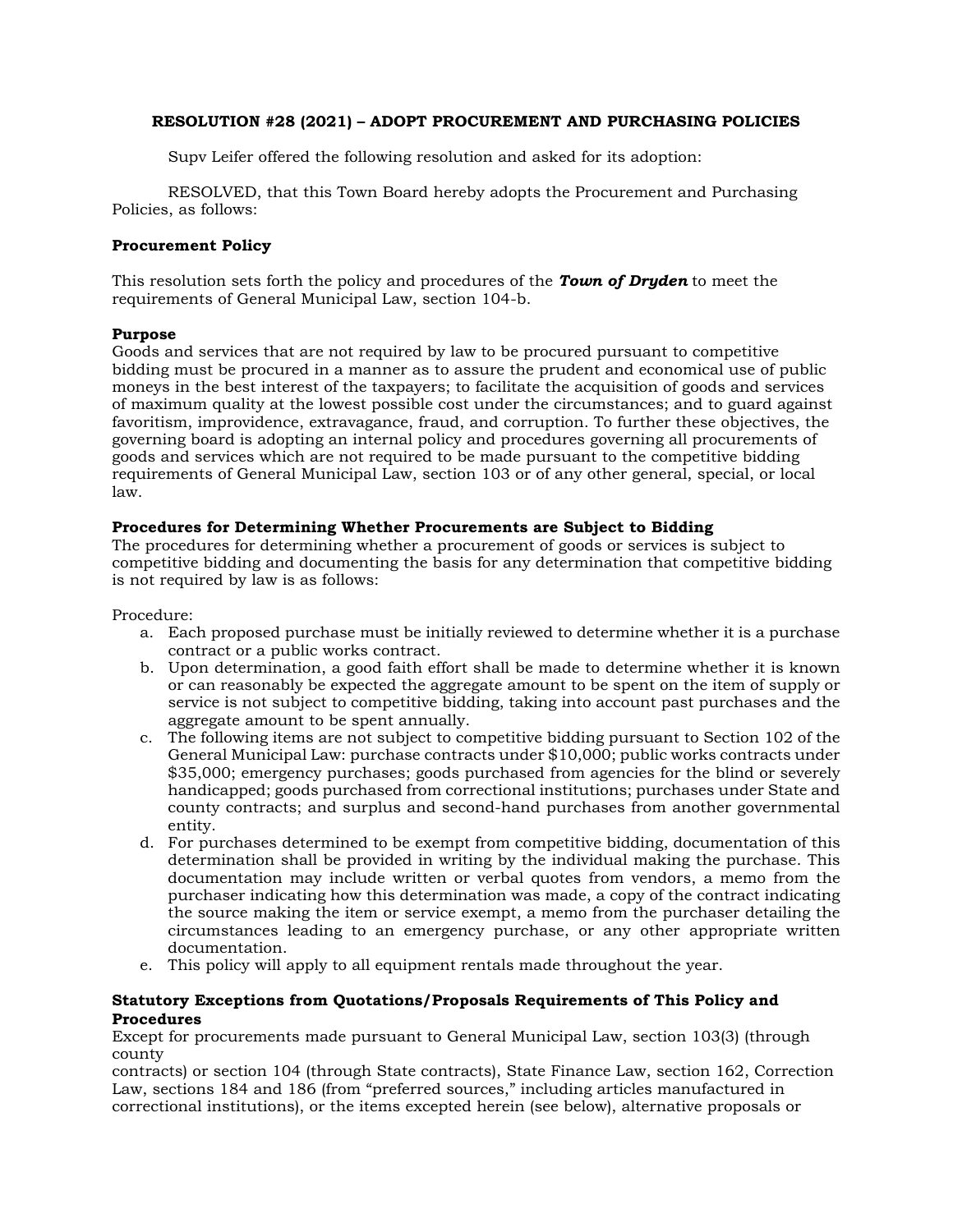quotations for goods and services shall be secured by use of either written requests for proposals, written quotations, verbal quotations or any other method of procurement that furthers the purposes of the General Municipal Law, section 104-b.

### **Methods of Competition to be Used for Non-Bid Procurements**

The methods of procurement to be used are as follows:

The time and documentation required to purchase goods and services under \$1,000.00 via this policy may be more costly than the item itself and would therefore not reflect the best interests of the taxpayer. In addition, it is not likely such de minimis contracts would be awarded based on favoritism.

All goods and services subject to this procurement policy will be secured by use of written requests for proposals, written quotations, verbal quotations, or any other method which assures favoritism will be avoided and goods will be purchased at the lowest price, except in the following circumstances: purchase contracts over \$10,000 and public works contracts over \$35,000; which are required to be competitively bid.

The following are the minimum requirements necessary for purchases and/or equipment rentals expected to exceed \$1,000 in one year as required by this policy in order to achieve the highest savings:

| Amount of Purchase Contract or Rental (under \$10,000)     | Method                                                                                   |  |
|------------------------------------------------------------|------------------------------------------------------------------------------------------|--|
| Under \$2,500                                              | No action required                                                                       |  |
| $$2,501 - $4,999$                                          | 2 Verbal quotations or catalog pricing<br>AND obtain a Purchase Order from<br>Bookkeeper |  |
| $$5,000 - $9,999$                                          | 3 Written/fax quotations,<br>or written requests for<br>proposals or catalog pricings    |  |
| Estimated Amount of Public Works Contract (under \$35,000) | Method                                                                                   |  |
| Under \$2,500<br>No action required                        |                                                                                          |  |
| $$2,501 - $9,999$                                          | 2 Written/fax quotations                                                                 |  |
| $$10,000 - $34,999$                                        | 3 Written/fax quotations or<br>written requests<br>for proposals                         |  |

A good faith effort shall be made to obtain the required number of proposals or quotations. If the purchaser is unable to obtain the required number of proposals or quotations, he or she will document all attempts made to obtain proposals.

## **Awards to Other than the Lowest Responsible Dollar Offerer**

Whenever any contract is awarded to other than the lowest responsible dollar offerer, the reasons that such an award furthers the purpose of General Municipal Law, section 104-b, as set forth herein above, shall be documented as follows:

Documentation will include an explanation of how the awarded contract will achieve savings or how the lowest bidder was not responsible. Determination of a bidder being declared not responsible shall be made and documented by the purchaser.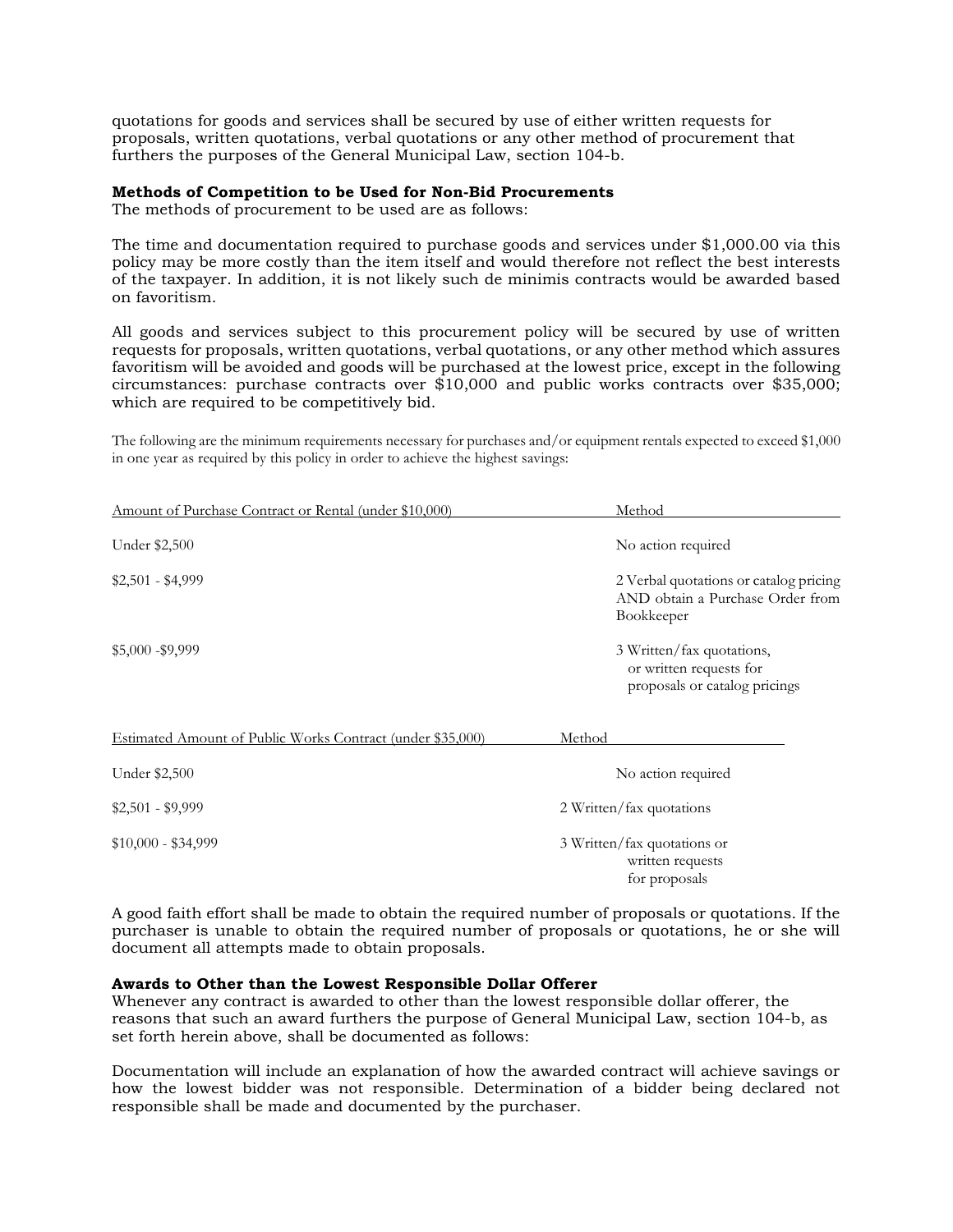# **Items Excepted From This Policy and Procedures by the Board**

The board sets forth the following circumstances when, or types of procurements for which, in the sole discretion of the governing body, the solicitation of alternative proposals or quotations will not be in the best interest of *Town of Dryden.*

a. Professional services or services requiring special or technical skill, training or expertise. The individual or company must be chosen based on accountability, reliability, responsibility, skill, education and training, judgment, integrity, and moral worth. These qualifications are not necessarily found in the individual or company offering the lowest price and the nature of these services is such that they do not readily lend themselves to competitive procurement procedures.

In determining whether a service fits into this category the Town Board shall take into consideration the following guidelines: (a) whether services are subject to State licensing or testing requirements; (b) whether substantial formal education or training is a necessary prerequisite to performance of said services; and (c) whether services require a personal relationship between the individual and municipal officials. Professional or technical services shall include but not be limited to the following: services of an attorney; services of a physician; technical services of an engineer engaged to prepare plans, maps and estimates; securing insurance coverage and/or services of an insurance broker; services of a certified public accountant; investment management services; printing services involving extensive writing, editing or art work; management of municipally owned property; computer software or programming services for customized programs, or services involved in substantial modification and customizing of pre-packaged software.

- b. Repair of equipment and machinery and maintenance items i.e.: toner, ribbons, oil filters, nuts & bolts etc., as these can be specialized items. The purchaser will obtain at least two verbal, written, faxed or catalog prices. It is at the purchaser's discretion which product(s) to purchase.
- c. Emergency purchases pursuant to Section 103(4) of General Municipal Law. Due to the nature of this exception, these goods or services must be purchased immediately and any delay to seek alternate proposals may threaten the life, health, safety or welfare of the residents. This section does not preclude alternate proposals if time permits.
- d. Purchases of surplus and second-hand goods from any source. If alternate proposals are required, purchaser is permitted to purchase surplus and second-hand goods at auction or via specific advertised sources where the best prices are typically obtained. Prior Town Board approval is required for amounts over \$2,500
- e. goods purchased from agencies for the blind or correctional institutions pursuant to Section 175-b of the State Finance Law; goods purchased from correctional institutions pursuant to Section 186 of the Correction Law; purchases under State contracts pursuant to Section 104 of the General Municipal Law; county contracts pursuant to Section 103(3) of the General Municipal Law; or pursuant to subdivision 6 of this policy.

## **Individual(s) Responsible for Purchasing**

Highway Superintendent Director of Planning Town Clerk Town Supervisor Recreation – Andrew Pierce Town Bookkeeper Town Justice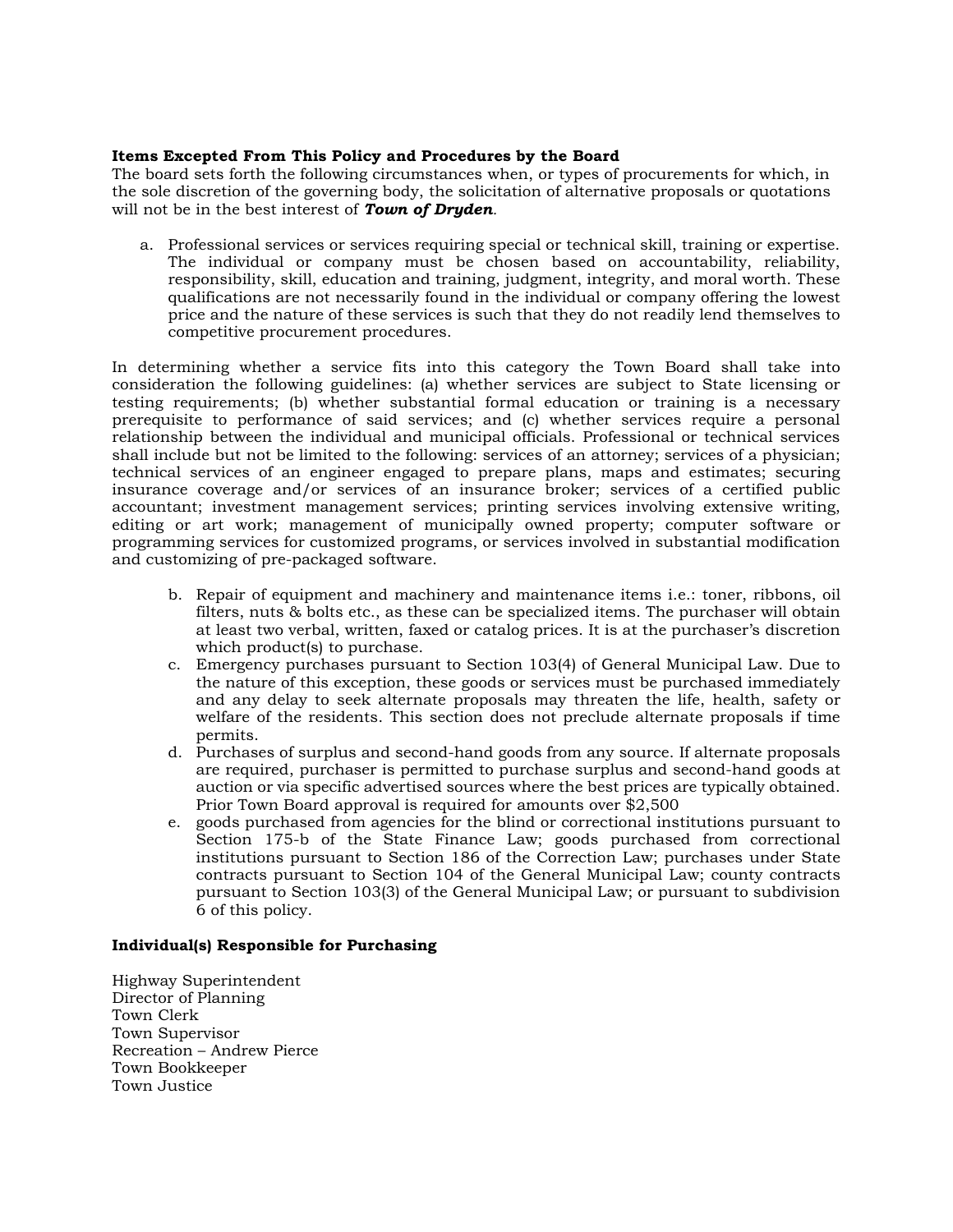# **34 Note that this is a new requirement, effective January 1, 2009 (General Municipal Law, section 104-b(2)(f)). Division of Local Government and School Accountability (Must**  be updated biennially)

## **Input From Officers**

Comments have been solicited from officers of the political subdivision or district therein involved in the procurement process prior to the enactment of this policy and procedures, and will be solicited from time to time hereafter.

#### **Annual Review**

The governing board shall annually review and, when needed, update this policy and procedures.

The *Town of Dryden Town Board* shall be responsible for conducting an annual evaluation of the effectiveness of the procurement policy and procedures and an evaluation of the control procedures established to ensure compliance with the procurement policy, and shall be responsible for reporting back to the board.

#### **Unintentional Failure to Comply**

The unintentional failure to comply fully with the provisions of General Municipal Law, section 104-b shall not be grounds to void action taken or give rise to a cause of action against the **Town of Dryden** or any officer or employee thereof.

#### **Town of Dryden Purchasing Policy**

With the exception of the Highway Department and the Town Clerk/Receiver of Taxes, the Bookkeeper/Bookkeeper's Assistant must be consulted to ensure sufficient funds are available prior to placing any order.

The Bookkeeper / Bookkeeper's Assistant will first verify whether or not sufficient funds are available.

- If funds are available, the Bookkeeper / Bookkeeper's Assistant will notify the department that they can proceed with their order.
- If funds are not available the Bookkeeper / Bookkeeper's Assistant will notify the requisitioner of such and request a budget modification form be completed to transfer funds from another account. A budget modification should only be used if another account has available funds and the requested item is necessary within current budget year. The budget modification will then be presented to the Board for approval.
- If a bid is necessary, the requisitioner will ask for Board approval to bid; then initiate the process of having the appropriate person prepare the bid specifications.
- Approval of the Supervisor or Bookkeeper is required for any purchase in excess of \$500, with the exception of the Highway Department, where the limit shall be \$10,000, and with the exception of the Town Clerk/Receiver of Taxes, where the limit shall be \$2500. Prior approval will not be required for standard monthly purchases for parts/supplies, and vehicle/equipment repairs unless specifically requested by vendor. Prior approval of either the bookkeeper or the Supervisor is required for purchases of equipment or software (i.e. computers, printers, monitors, copy machines, and items that will be added to the Town's capital asset list) and employee training/conference attendance that involves overnight lodging.
- With the exception of the Highway Department and the Town Clerk/Receiver of Taxes, once a department has spent 90% of any non-personnel, annual contract, or utility